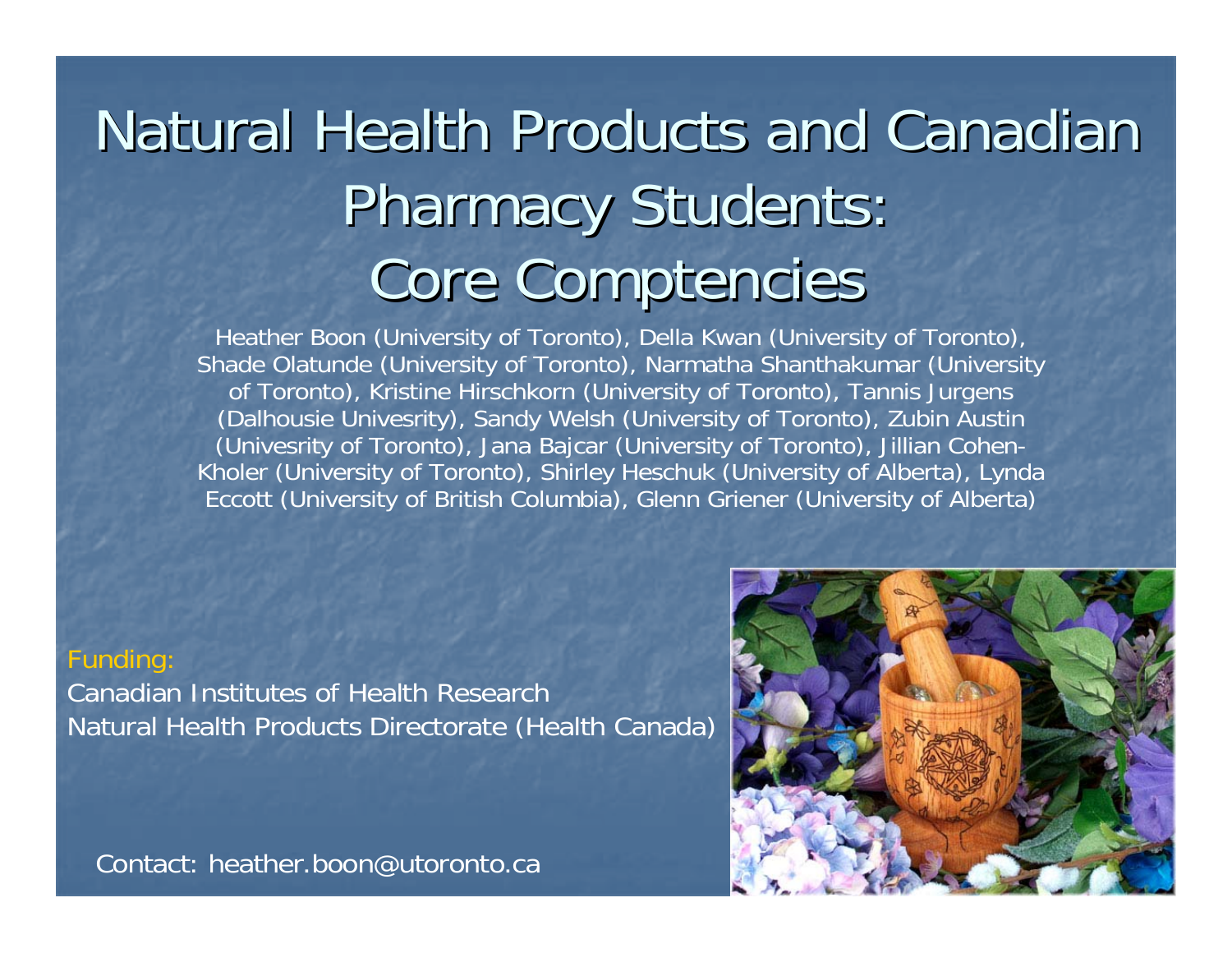# Outline

**Pharmacists and natural products:** what is our role? **Program of Research:**  $\mathbb{R}^2$ **Example 1 Key informant interviews Focus groups**  $\mathbb{R}^3$ **Survey of licensed pharmacists**  $\mathbb{R}^3$ **E** Consensus meeting for educators **Example 15 Future plans** 

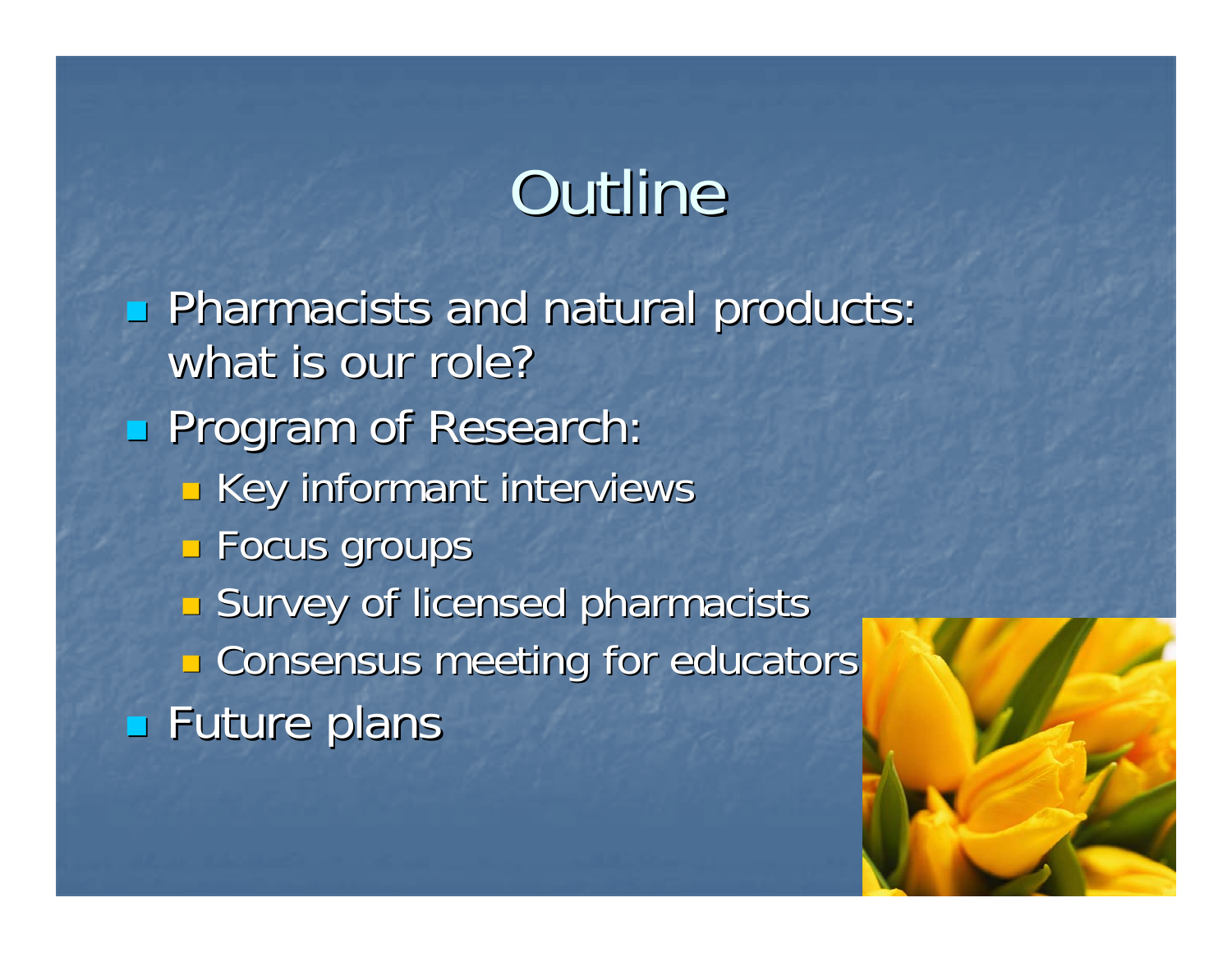# Program of Research

#### $\mathbb{R}^2$ **Question: Question:**

What are the legal, ethical and practice responsibilities of pharmacists with respect to natural products?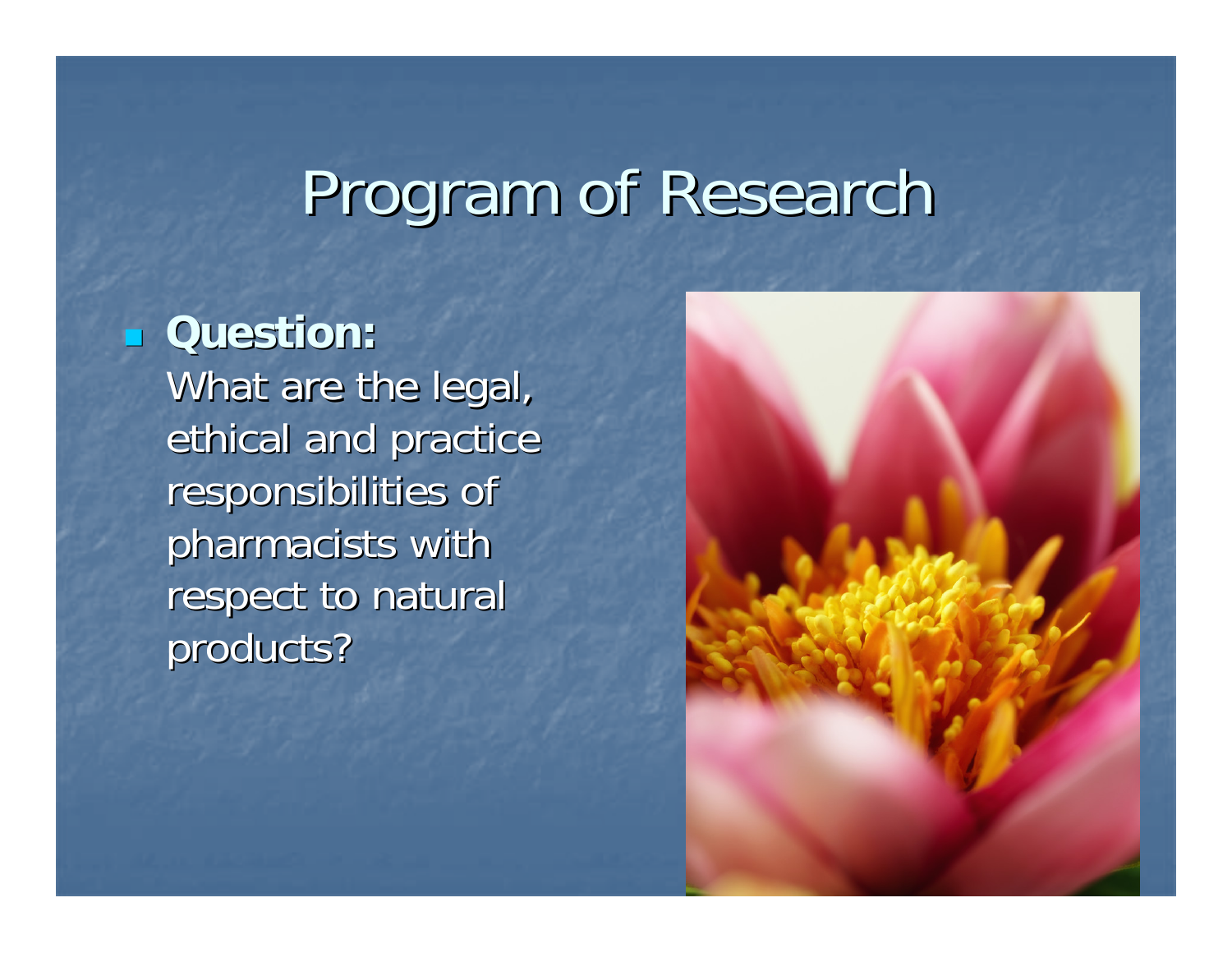

# Methods

- Sixteen **focus groups** with pharmacists (n=47) and consumers (n=50) were held in Vancouver, Edmonton, Toronto, and Halifax (Canada)
- **Key informant interviews** were held with Canadian pharmacy leaders (n=18), as well as leaders of consumer  $(n=7)$ , complementary medicine  $(n=4)$ , conventional medicine  $(n=3)$  and industry  $(n=3)$  groups.
- Mailed **surveys** were sent to a random sample of 3356 pharmacists practicing across Canada
- **E** Consensus meeting to identify NHP-related core competencies for graduating pharmacy students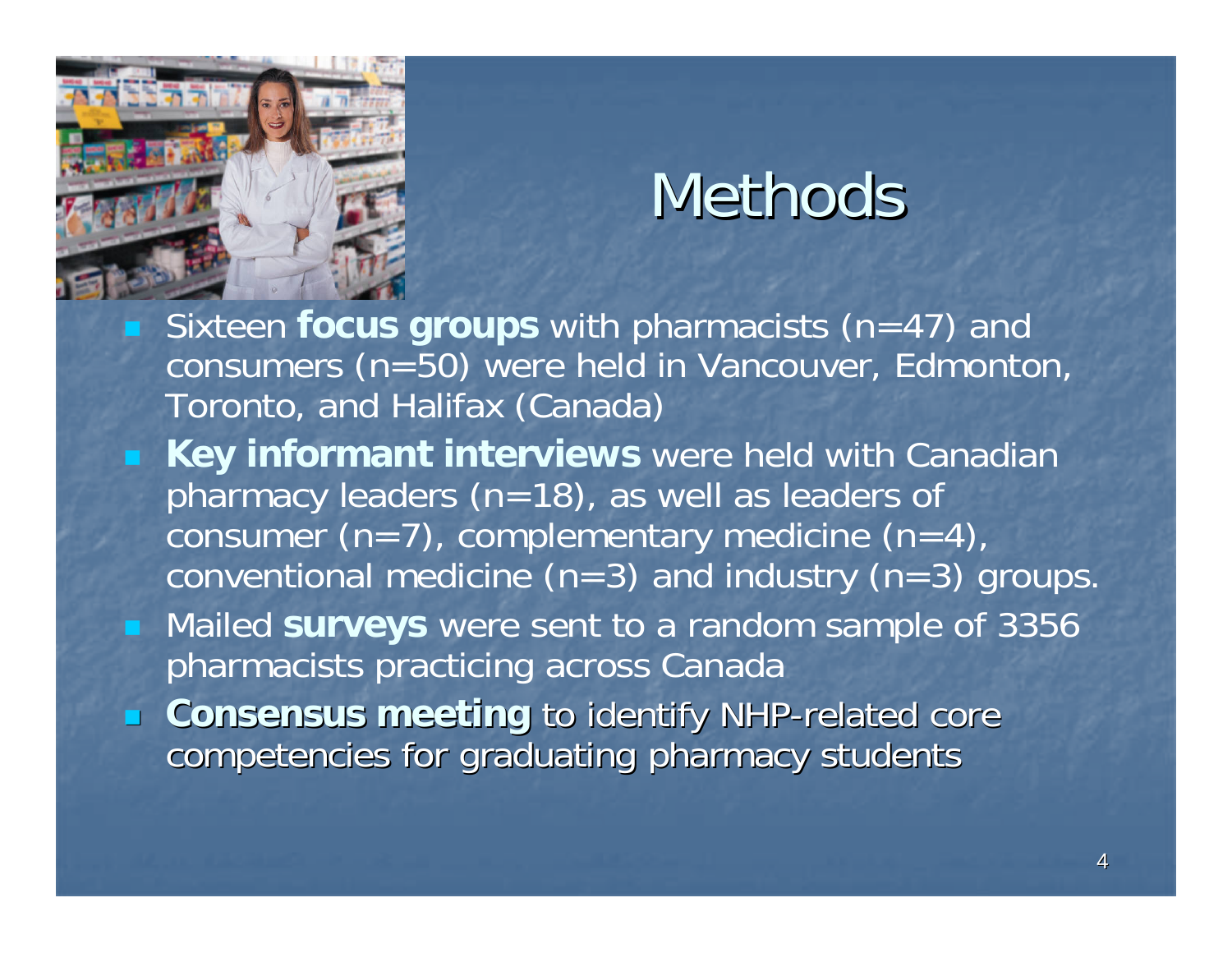

# Focus Group Findings

- Both consumers and pharmacists identified two dimensions to pharmacists' role with respect to natural products: (1) ensuring patient safety via the management of drug-NPs interactions (safety role) (2) enabling consumers to make informed decisions by helping them to identify and assess the range of information available (consultant role) **Pharmacists tended to emphasize the 'safety role' more** than the 'consultant role'.
- **Consumers tended to emphasize the 'consultant role'** more than the 'safety role'.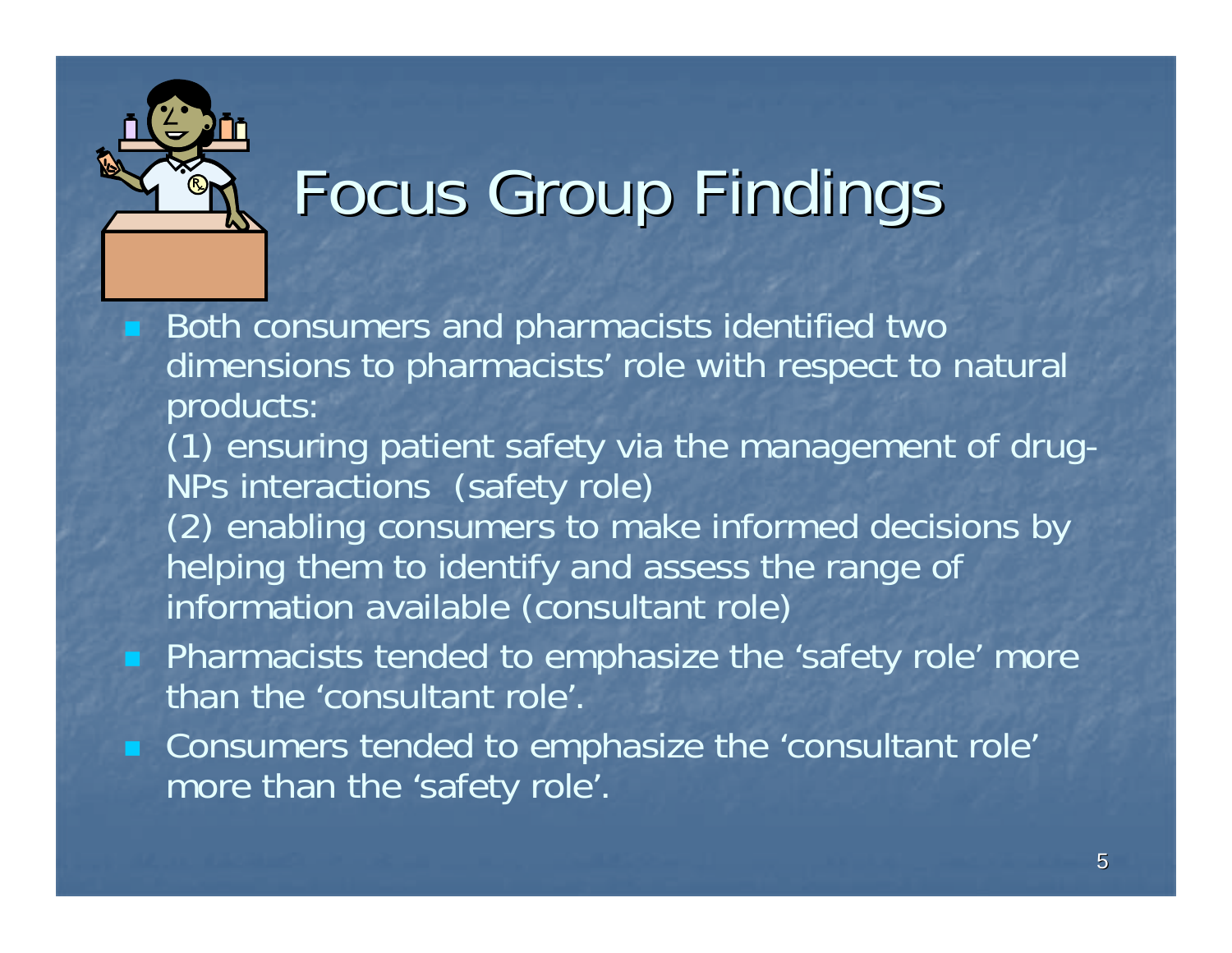# **Safety Role**

My first priority is making sure that whatever they are using is not interacting or we are watching for side effects, it is not going to affect their sugars; it is not going to cause any type of unfortunate effect... **My first priority as a pharmacist is their safety.** –pharmacist focus group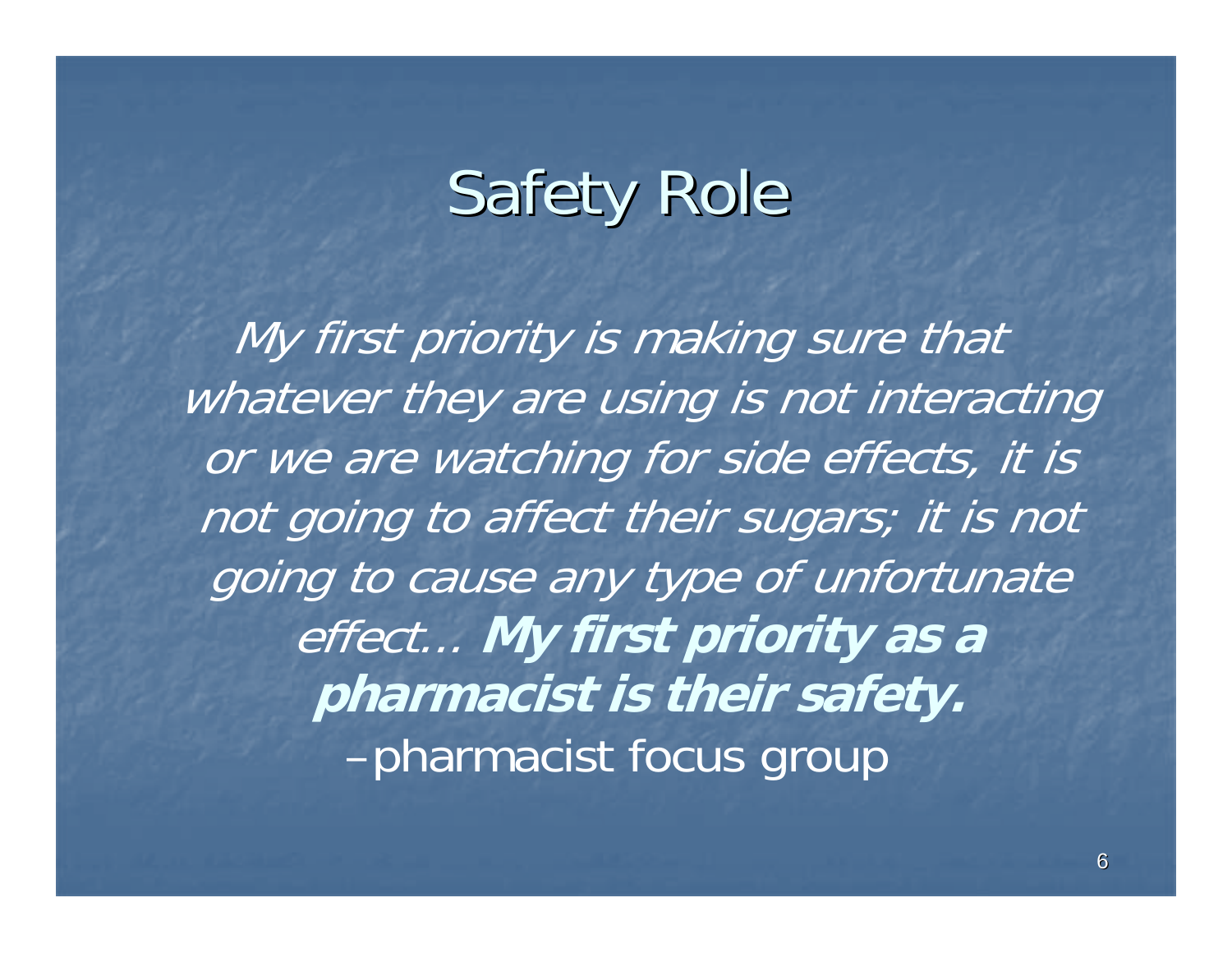## **Consultant Role**

I see that one of the roles we have as pharmacists that is very important is **to help people to tie in all of their sources of information into something meaningful and useful for themselves.** So, we really do need to have some kind of a general education regarding all the different modalities that are available to people so that we can **help them make sense of all of the information they are being bombarded with,** for their own safety. But also for assisting and directing them to alternative choices that might be appropriate for them to use. –Pharmacist focus group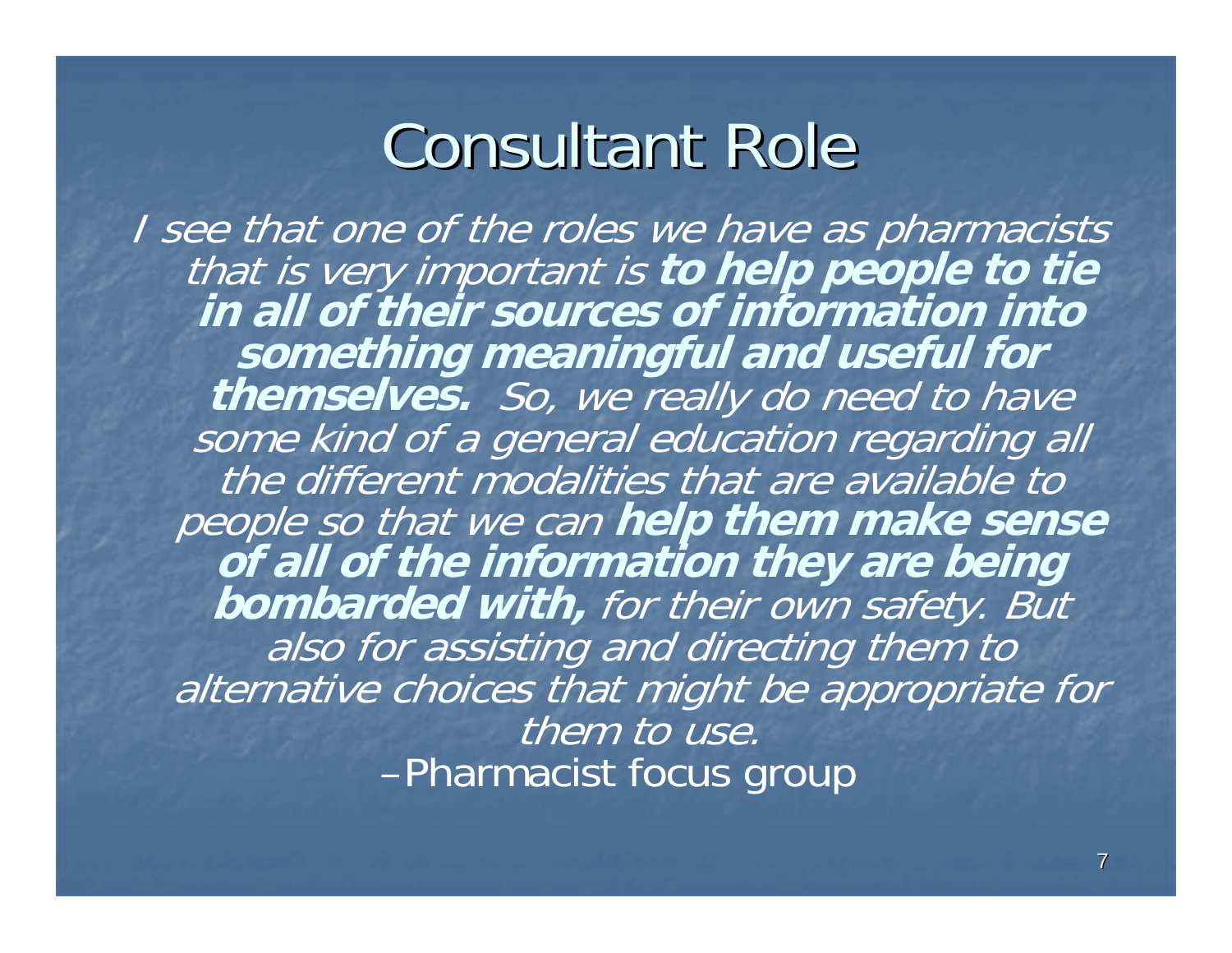# Key Informant Interviews

**Pharmacists do have a role** to play with respect to natural products **Pharmacy leaders and stakeholder leaders** reported pharmacists had an **ethical obligation to be knowledgeable and counsel on NPs sold in their pharmacies** Pharmacists should be able to **discuss natural products in a similar manner to other OTCs Many pharmacists lacked the knowledge and skills** necessary to effectively counsel about natural products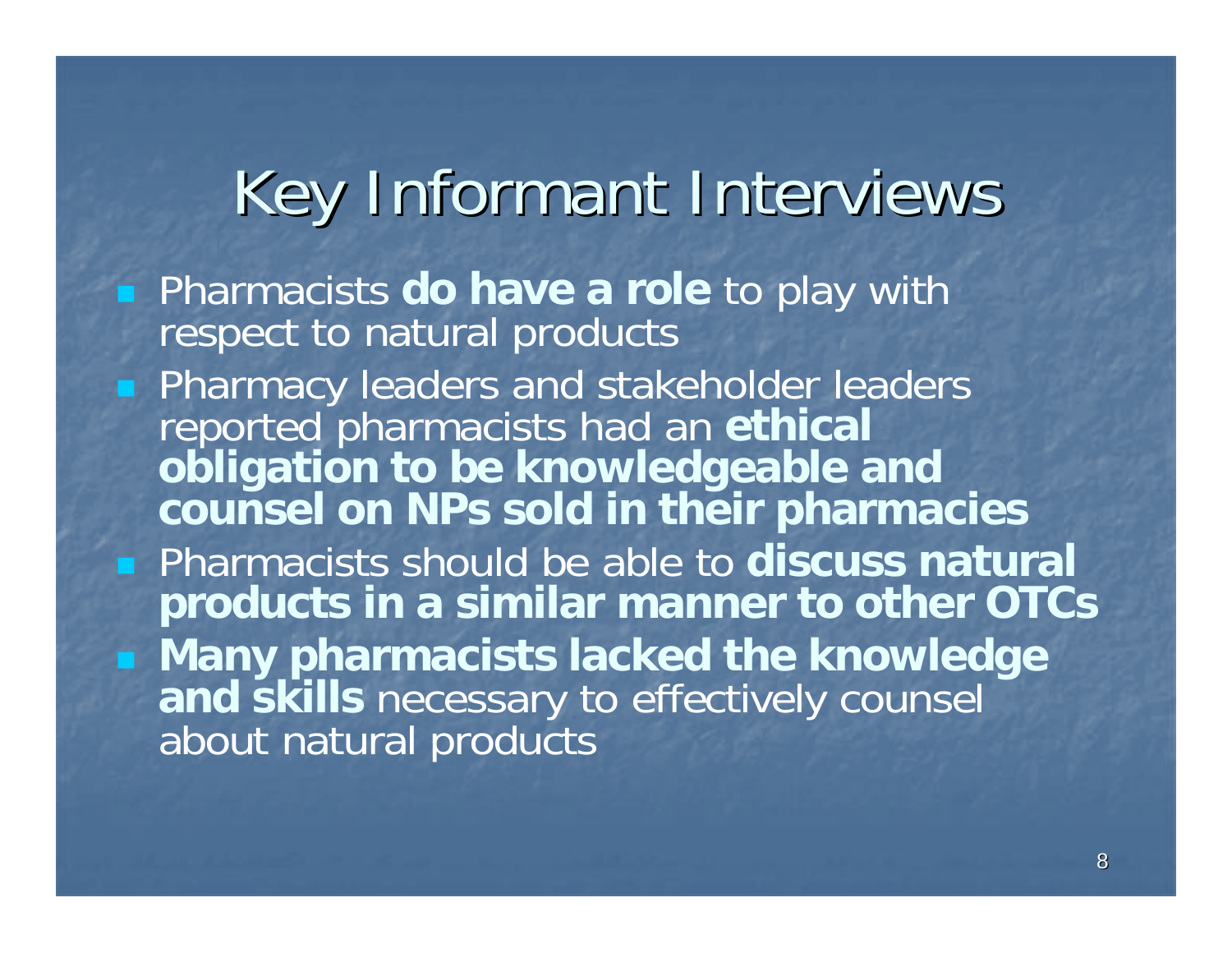## Interviews

 They [NPs] are in the majority of local pharmacies and because they are there I think it is their [pharmacists] responsibility to inform the patient. **You can't carry these products and not provide your patient with any kind of advice** -Pharmacy Leader 15

 Generally speaking anything you put in your mouth that you buy in a pharmacy you are going to think it is fair game to go and ask the pharmacist about whether or not he or she knows about it.-Stakeholder Leader (Consumer 2)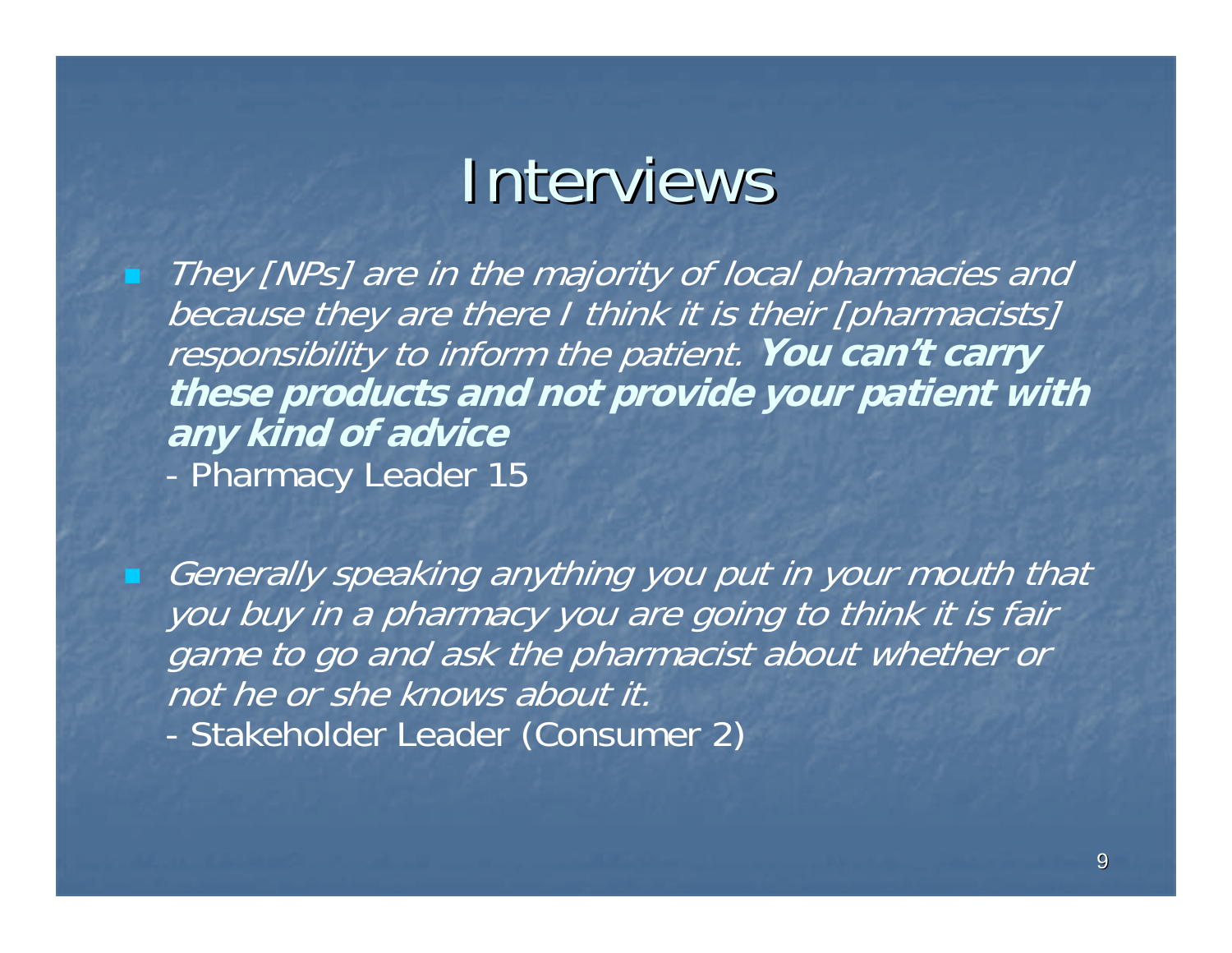## Interviews cont.

**I** don't see natural health products being any different than any other products they recommend on. -Pharmacy Leader 2

 **The pharmacist's role is first and foremost that they should ensure that these products do not cause any harm;** so making sure that there are no adverse events or interactions with … conventional medicines, and that there are no contraindications for taking the natural health product. -Pharmacy Leader 13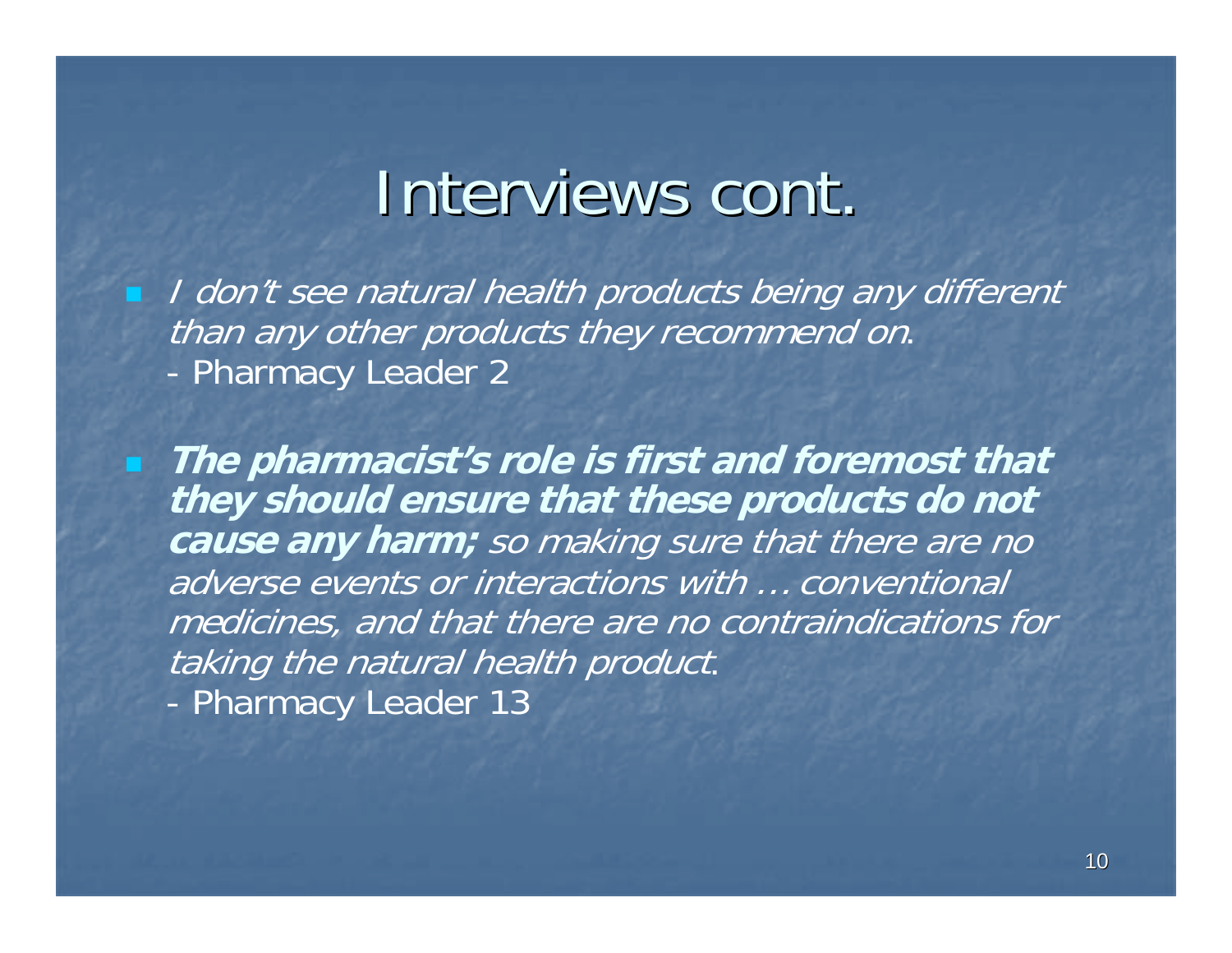# **Survey Findings**

### overall response rate: 61% (2019 useable returns)

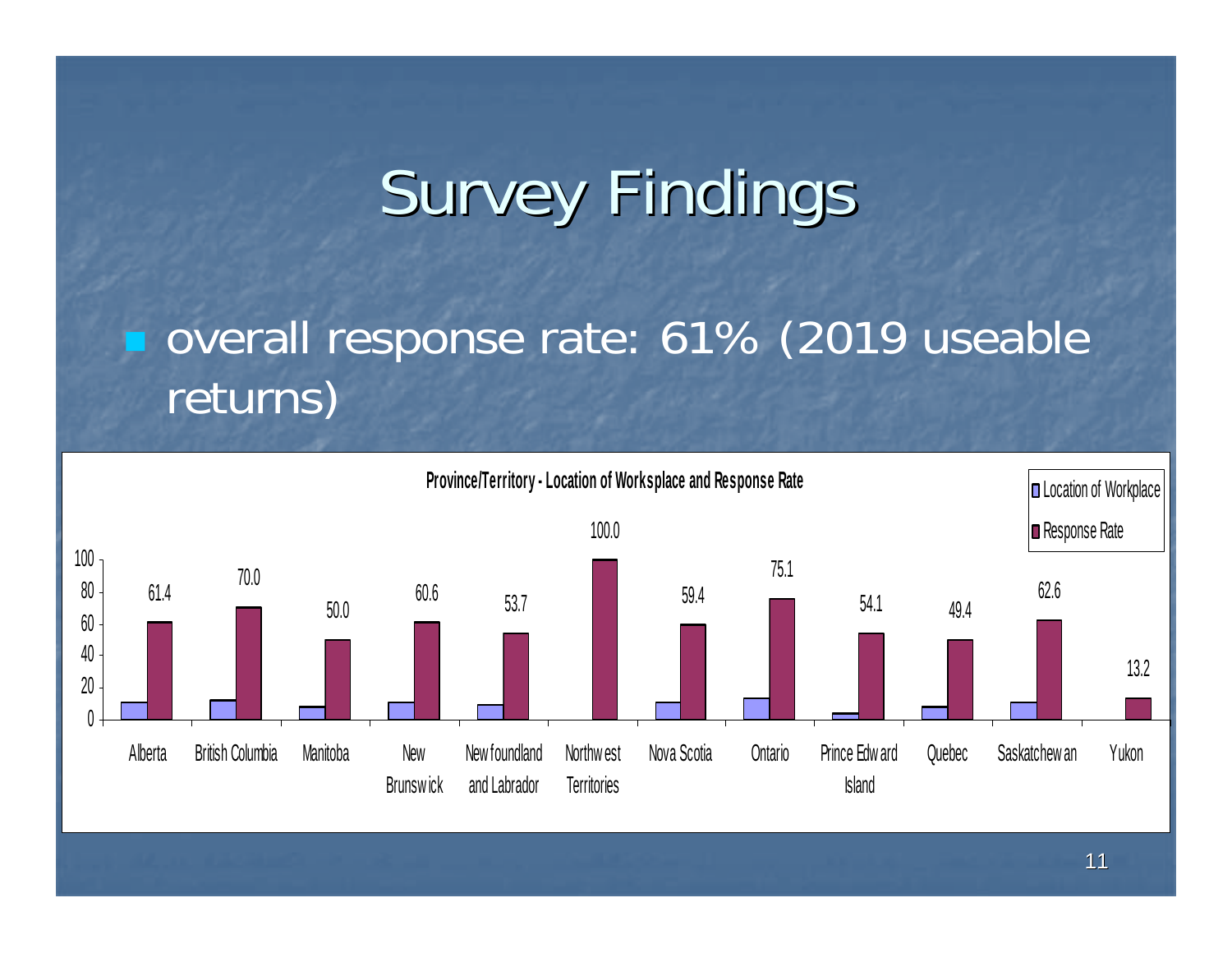• Significant differences in participants' ratings of the importance of responsibilities for Vitamin/Mineral Products compared to Herbal Products and Homeopathic Products

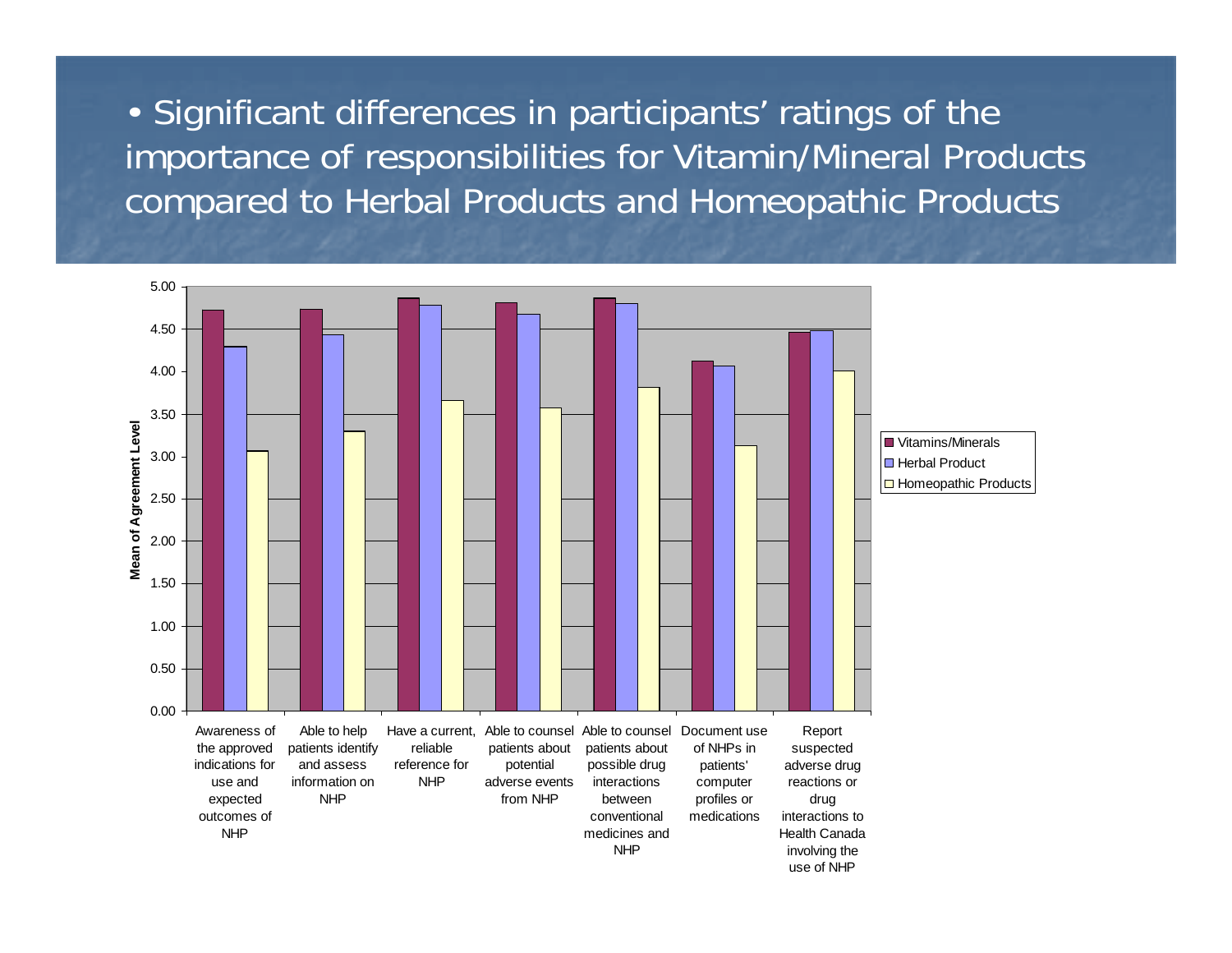Pharmacists reported receiving more questions about vitamins/minerals and herbal products than about homeopathic products

**NHPs Questions Received by Pharmacist**

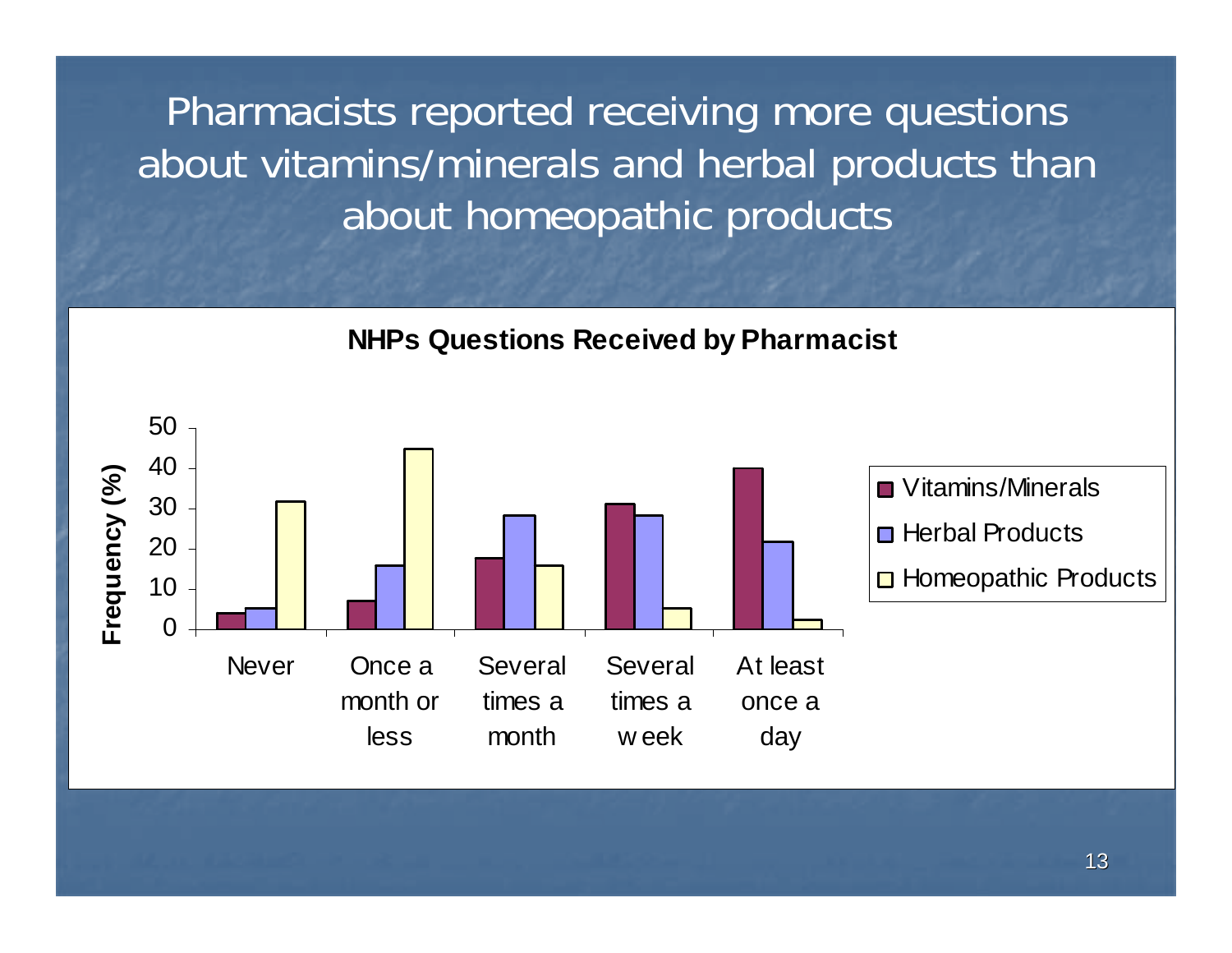Pharmacists reported having more knowledge of vitamins/minerals than about herbal products and very little knowledge of homeopathic products

#### **Self-Reported NHP Knowledge of Pharmacist**

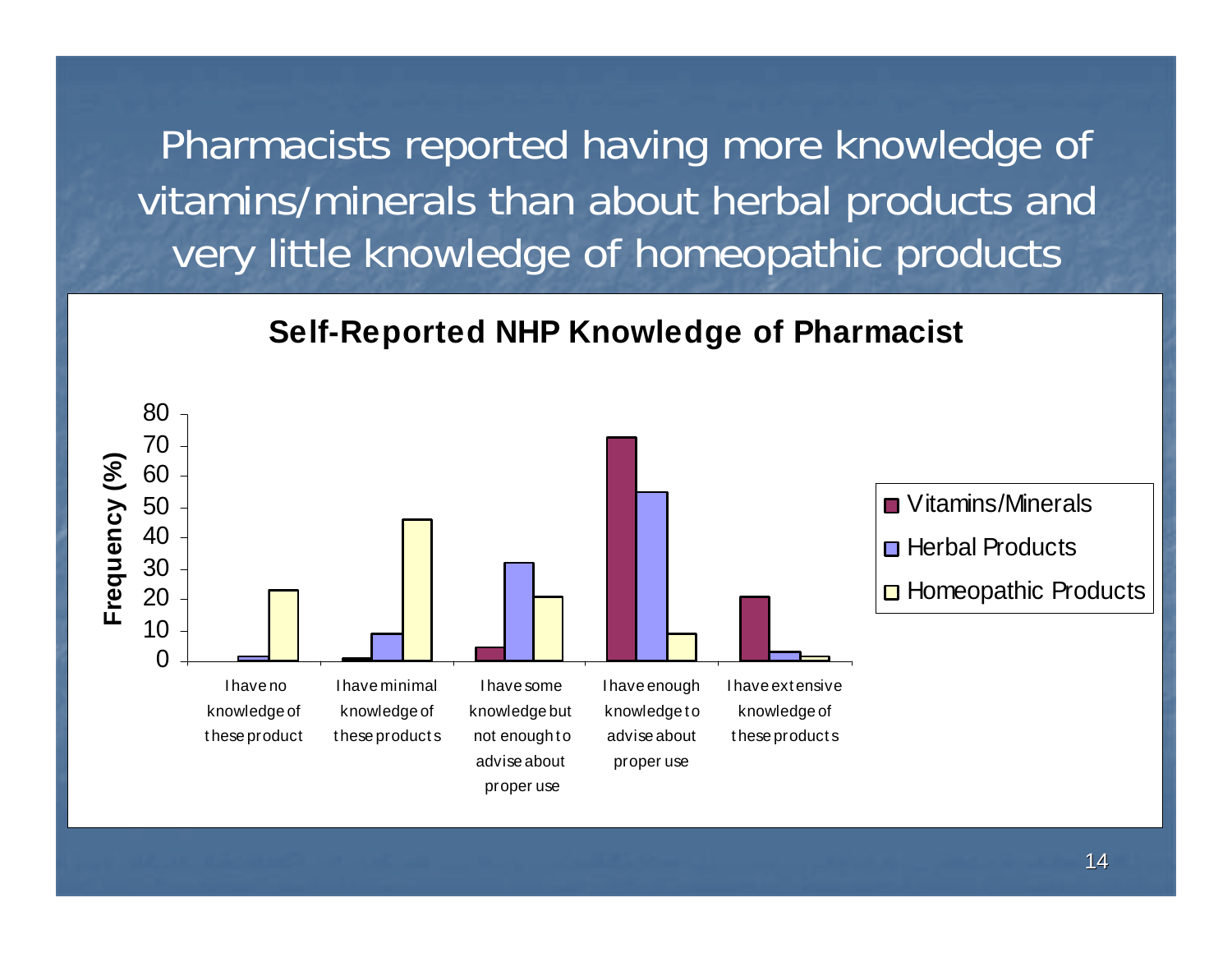# **Consensus Meeting**

■ 17 participants representing 7 of 10 Canadian schools of pharmacy and all national Canadian pharmacy organizations (plus 2 NHP-expert US pharmacy educators)

**After 4 Delphi rounds, consensus reached After 4 Delphi rounds, consensus reached** on 3 NHP-related competency statements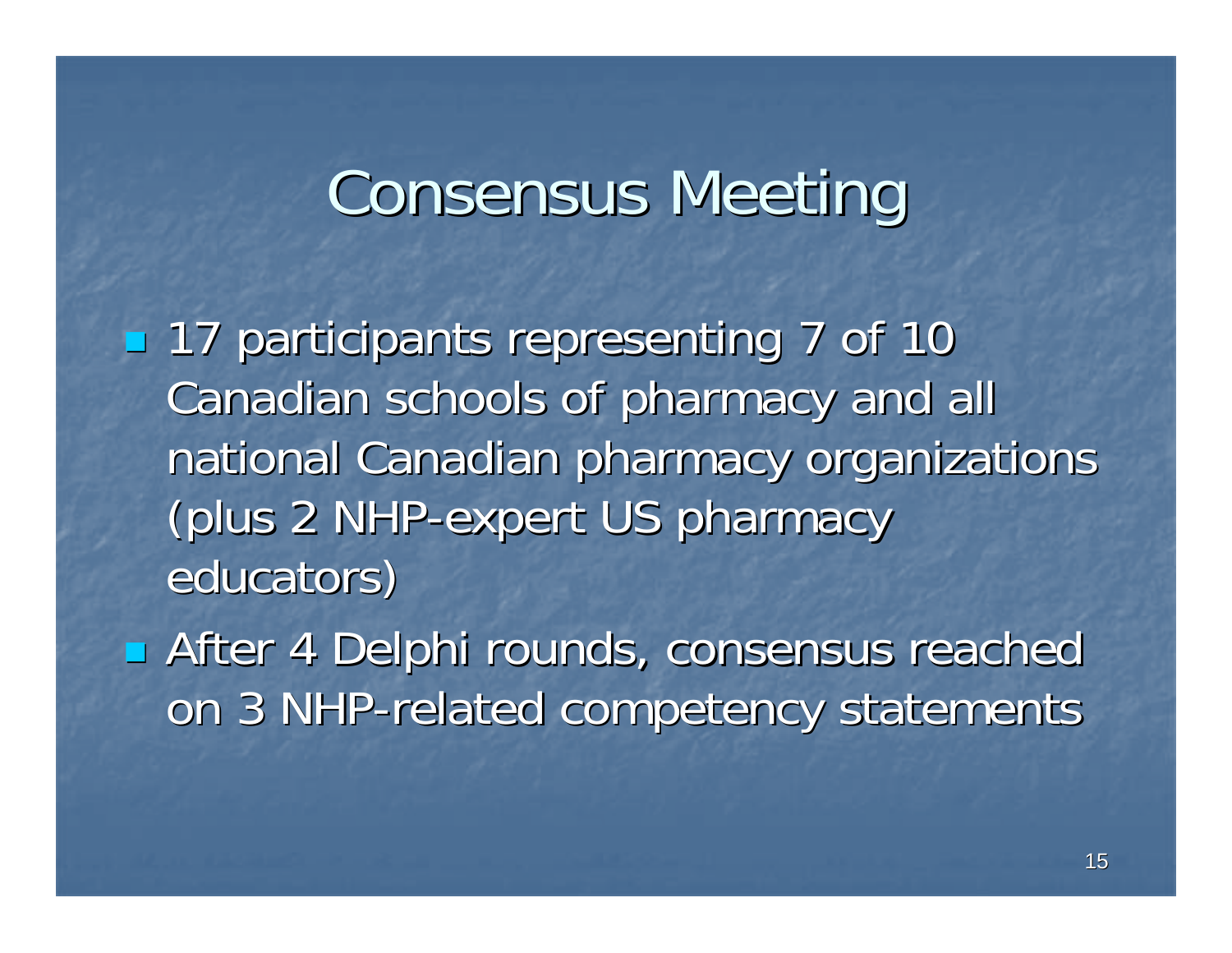Professional NHP-related Competency #1 –Practice Pharmaceutical Care Practice Pharmaceutical CarePharmacy graduates demonstrate the ability to incorporate NHP knowledge when providing pharmaceutical care, including the ability to: a) create the opportunity for open dialogue with patients about NHPs, b) inquire about patient NHP usage, c) consider patient NHP usage when identifying potential and/or actual drug therapy problems, d) integrate knowledge of NHPs into patients' individualized care plans, and e) document patients' NHP usage when appropriate,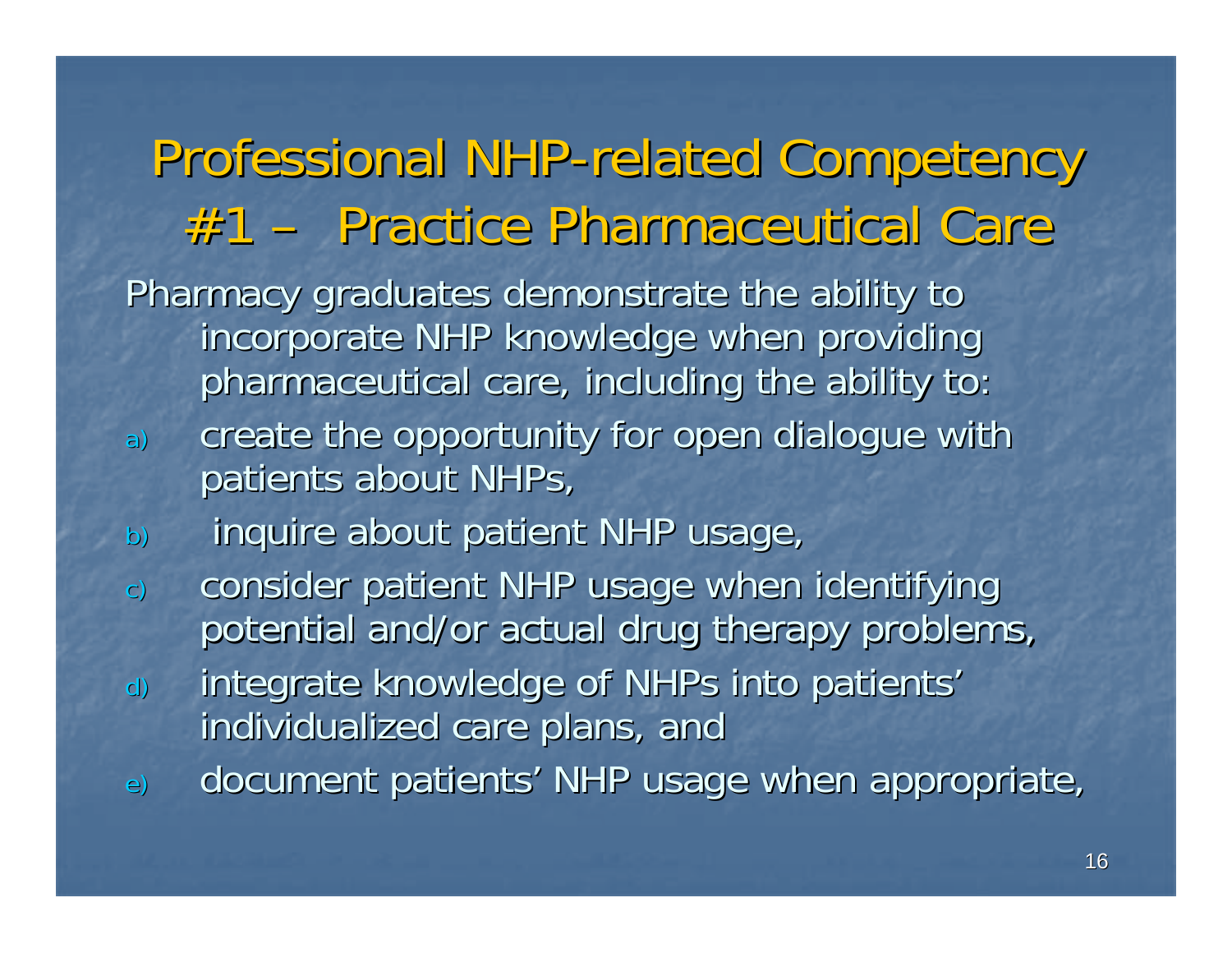Professional NHP-related Competency #2 – Provide NHP Information Pharmacy graduates demonstrate the ability<br>to access and critically appraise sources of<br>information related to NHPs, including the<br>ability to: a) find and access credible NHP references, b) identify evidence-based indications for use and expected outcomes for NHPs and, c) identify clinically relevant potential and/or<br>actual interactions with drugs or disease<br>states, as well as adverse effects and precautions associated with NHPs.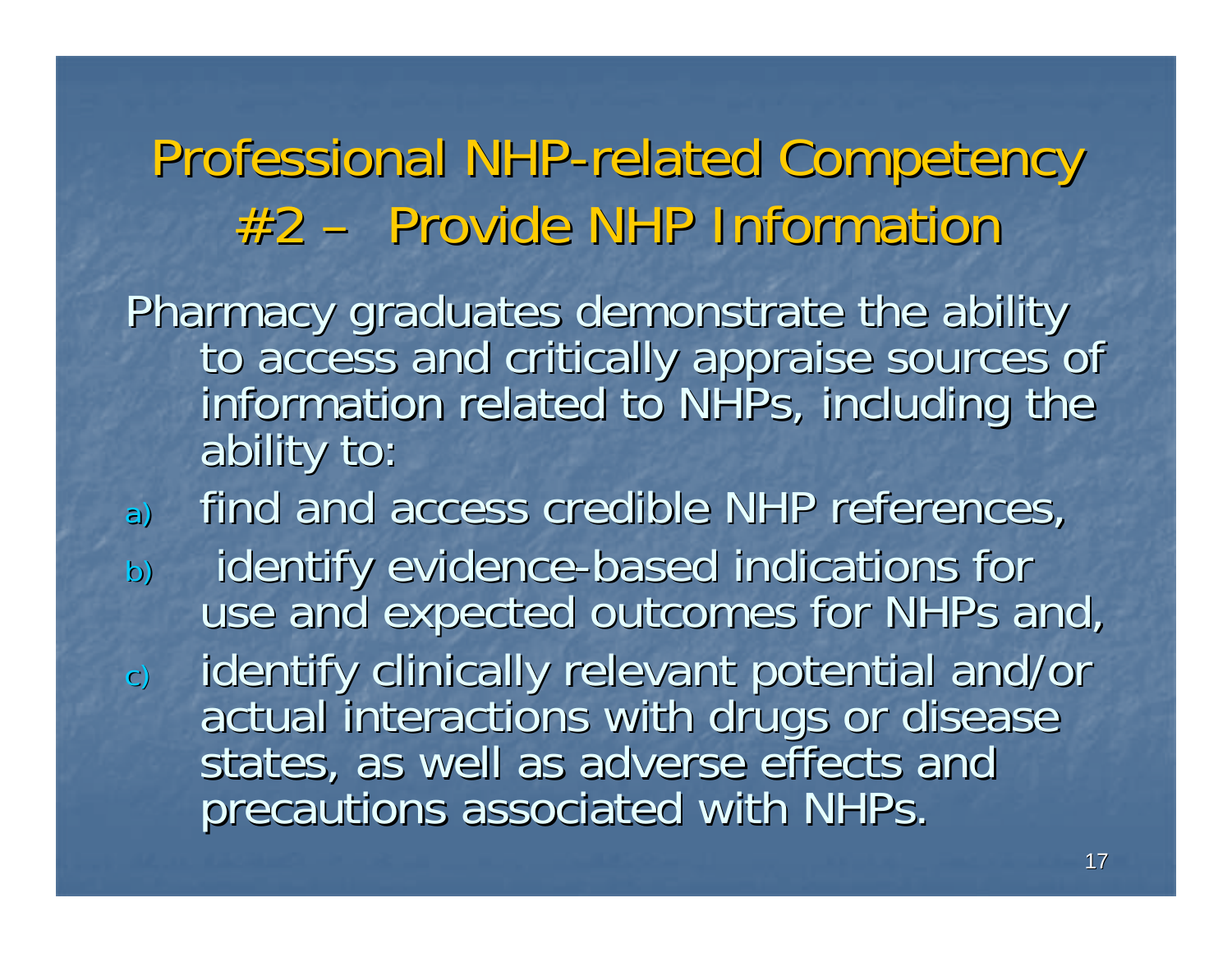### Professional NHP-related Competency #3 –Educate Educate

Pharmacy graduates demonstrate the ability to provide appropriate education to patients and other health care providers on the effectiveness, potential adverse effects and rug interactions of NHPs. To accomplish this, they must have the ability to: ability to:

- a) integrate knowledge of NHPs into routine education when appropriate and,
- b) educate patients and other health care providers about appropriate NHP information sources.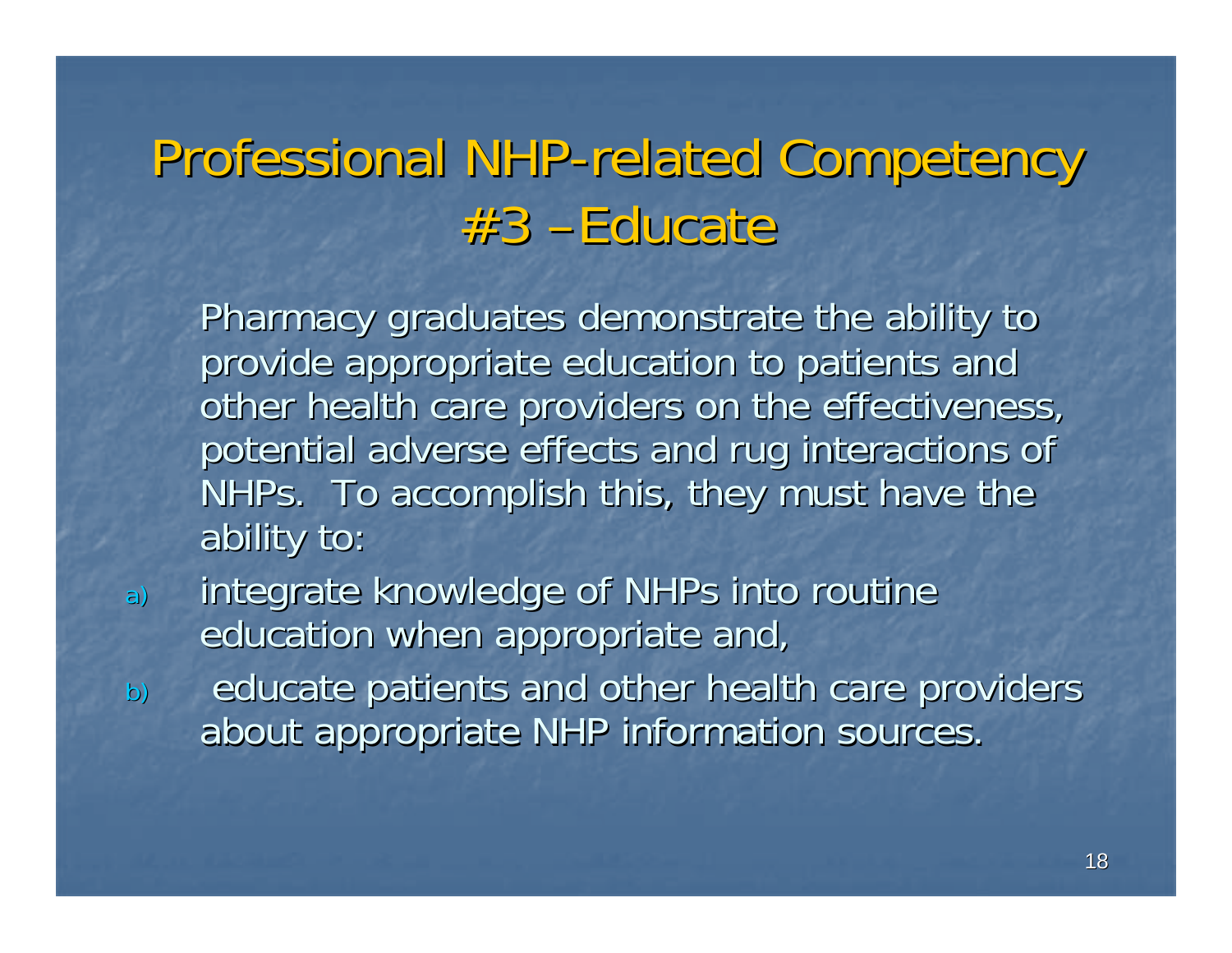#### Additional Professional NHP-related Competency #4 – – Understand NHP Regulations

Pharmacy graduates demonstrate the<br>ability to describe the Canadian NHP<br>Regulations, including the ability to: a) explain the significance of a NPN or DIN-<br>HM on a product and, b) explain the difference between a<br>traditional use claim label and a label

claim based on scientific evidence.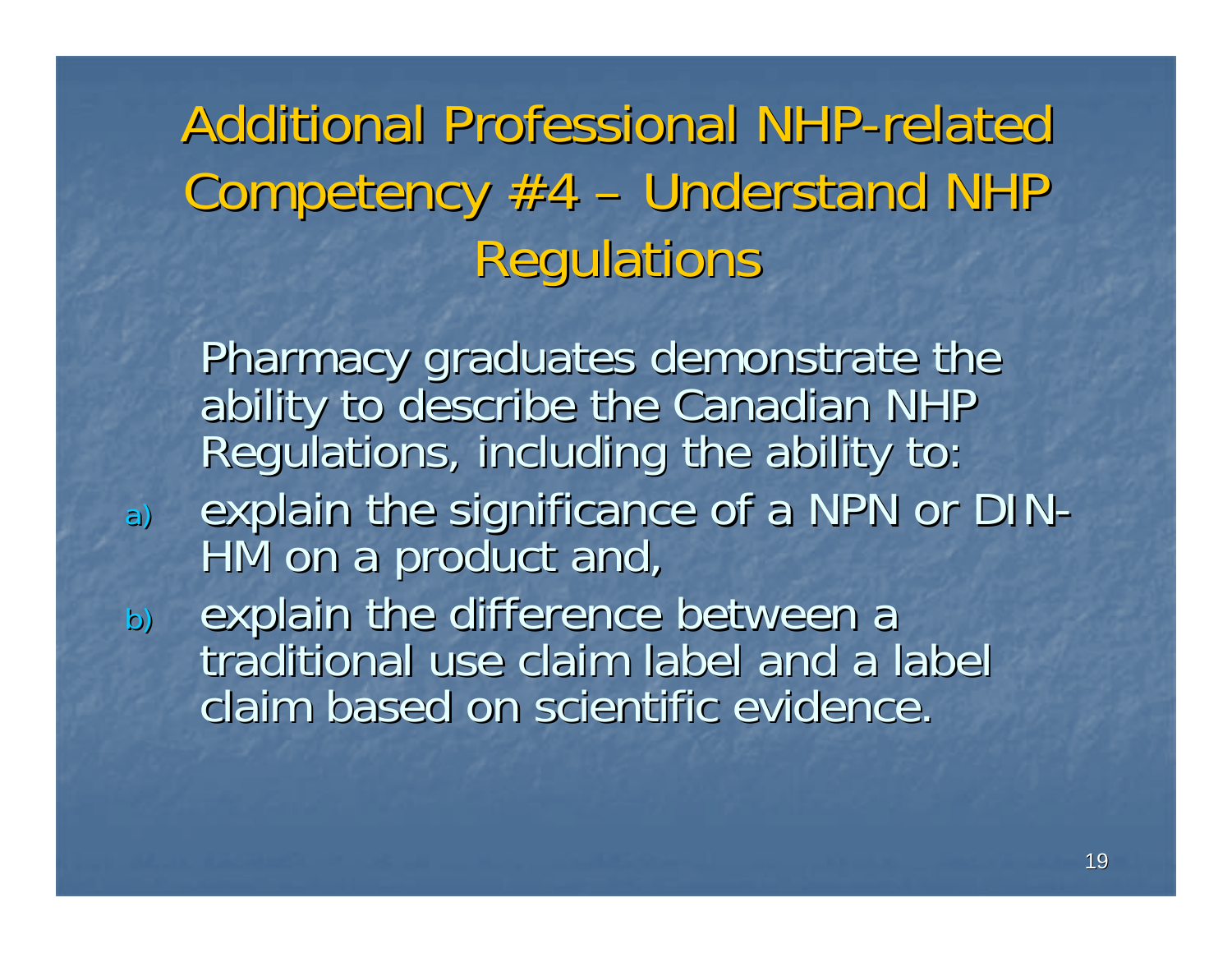Additional Professional NHP-related Competency #5 – –Report Suspected NHP Adverse Events Report Suspected NHP Adverse Events Pharmacy graduates demonstrate the<br>ability to report adverse events suspected<br>to be related to the use of NHPs to Health Canada. This includes the ability to: a) integrate knowledge of NHPs when<br>investigating suspected adverse events<br>and, b) report suspected NHP-related adverse<br>events to Health Canada.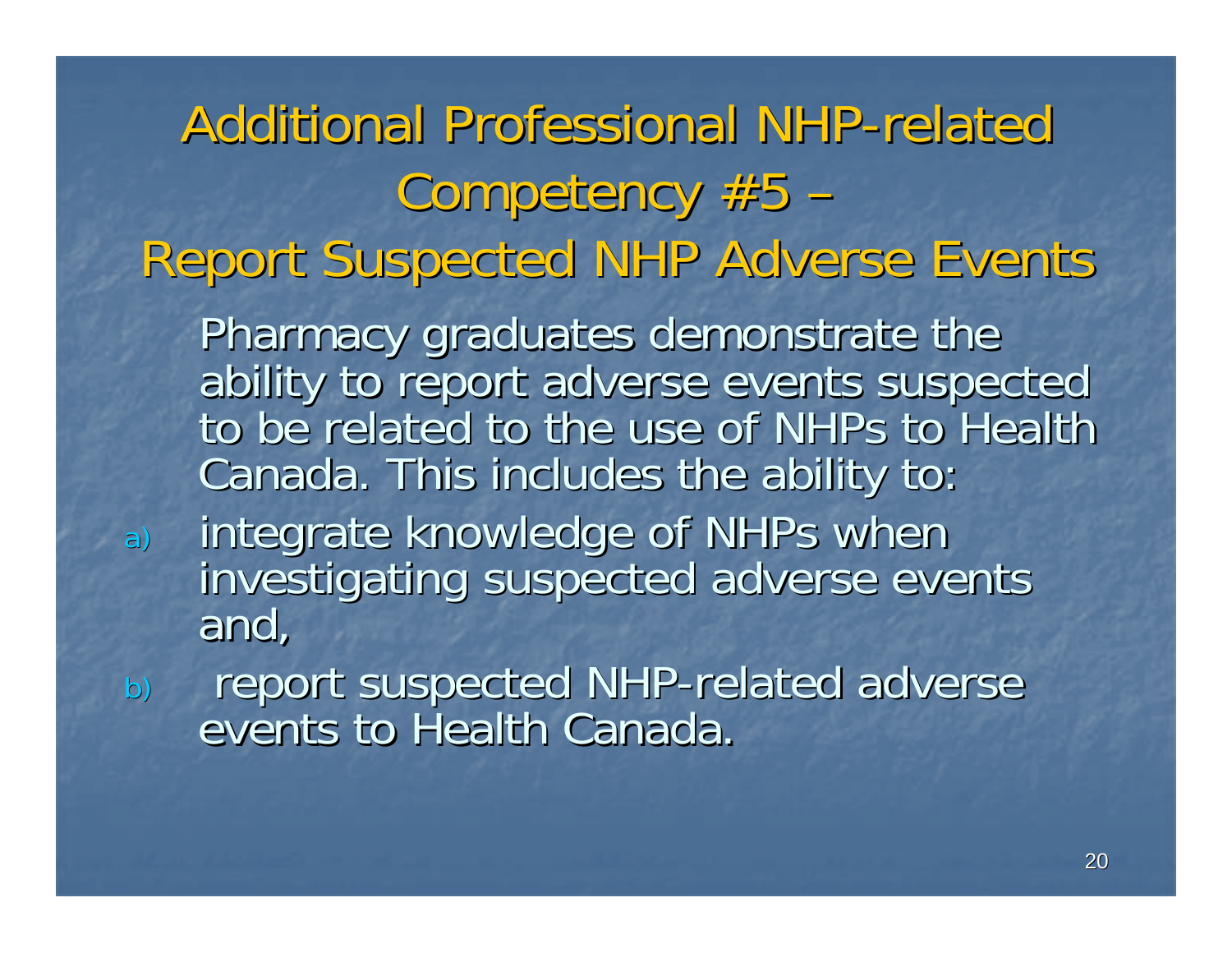

# **Ongoing Work**

 $\mathbb{R}^2$ **Nide dissemination of NHP-related core** competency statements

- Implementation of competencies into undergraduate curricula
- $\overline{\mathcal{L}}$ **Integration of competencies into accreditation** standards and licensing exams

**EXCoordination of standards of pharmacy practice** with core competencies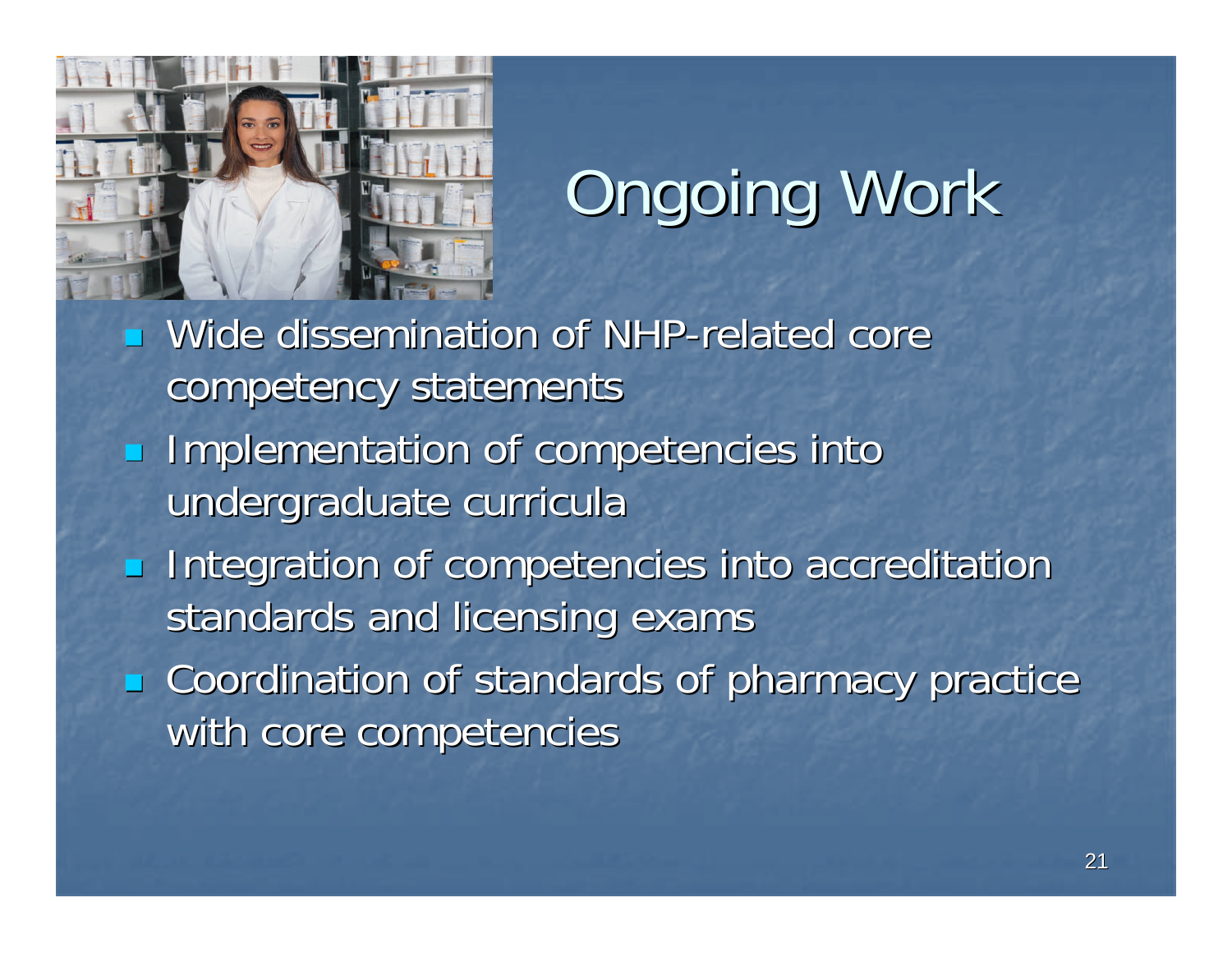# Conclusions

 All stakeholder groups agree that **pharmacists have a significant role to play** in counseling patients about natural products (NPs), especially about the potential for drug-NP interactions.

**IF In order for pharmacists to fulfill a professional** role with respect to NPs, **additional education** about NPs is needed both in undergraduate and continuing education programs.

 Adoption of **NHP-related core competencies** will help to ensure practicing pharmacists are able to provide appropriate advice to patients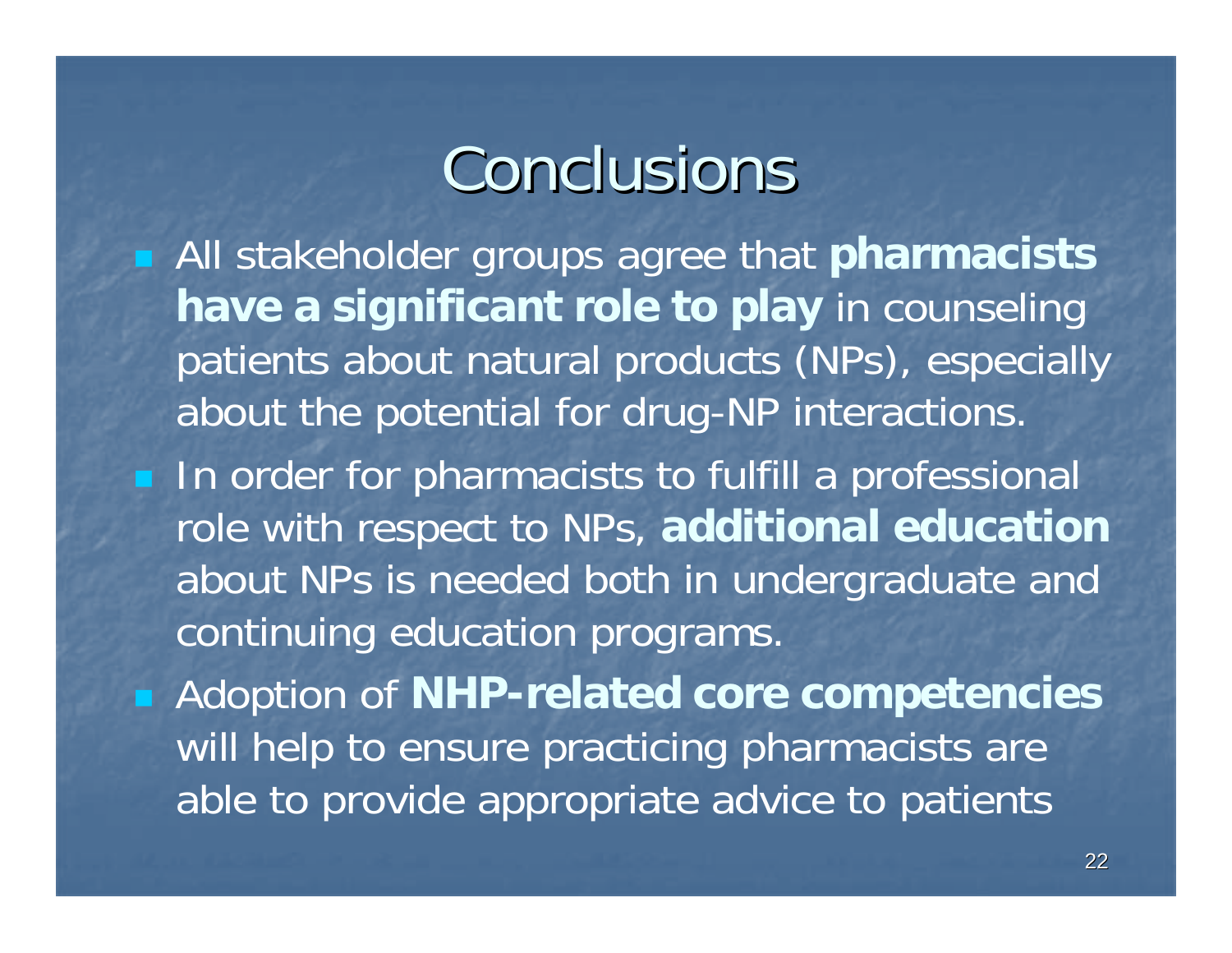# Collaborators

#### Dalhousie University

- National Association of Pharmacy Regulatory Authorities (NAPRA)
- Natural Health Products Directorate (NHPD), Health Canada
- **DRAGILARY COLLEGE OF STAGILER Pharmacists**
- **Dubber 11 Dealth and Strath** and Long-Term Care (OMHLTC)
- **DECO** University of Alberta
- University of British Columbia
- University of Toronto



http://www.dkimages.com/discover/previews/870/20148799.JPG